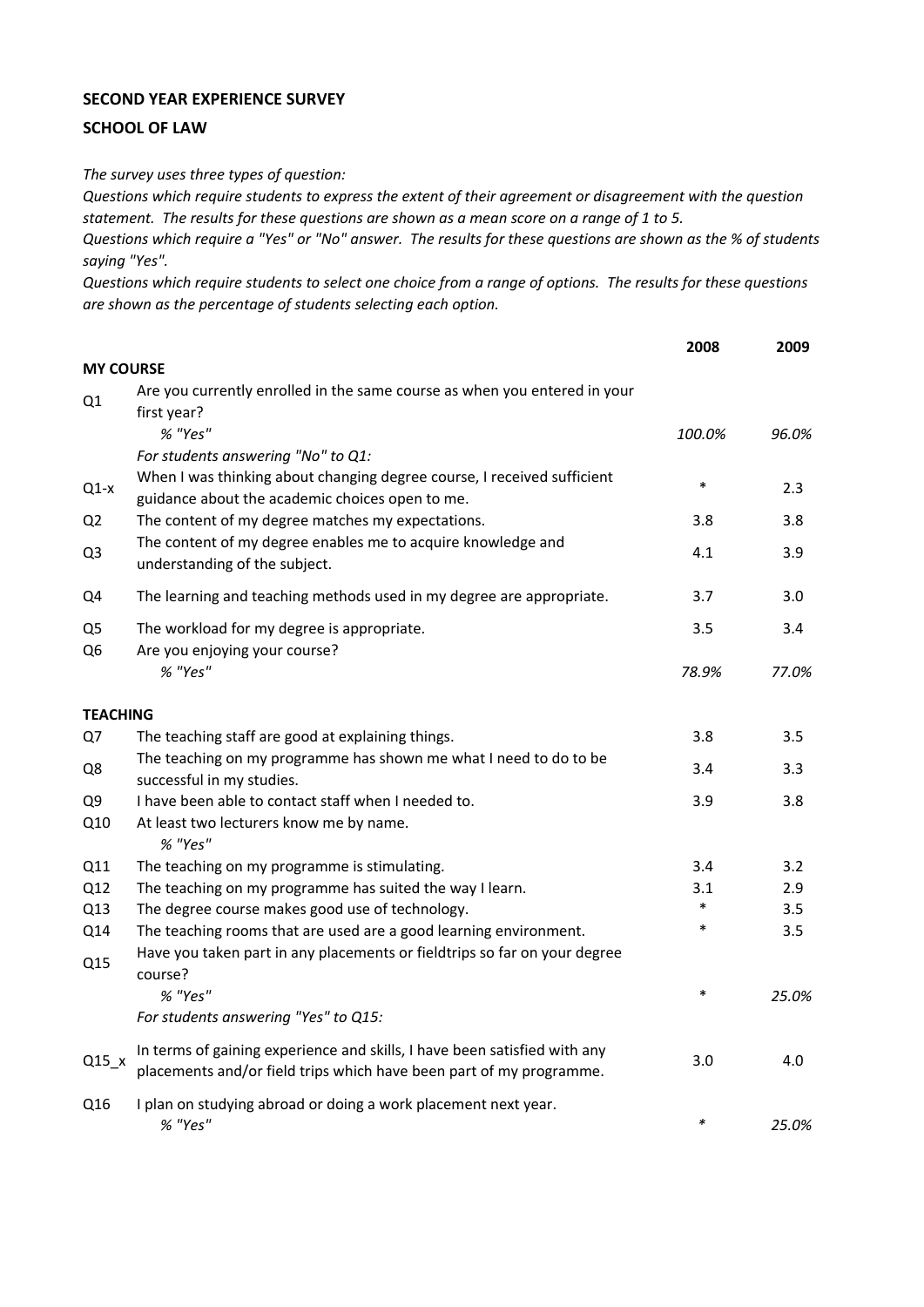|                 |                                                                                                      | 2008   | 2009   |
|-----------------|------------------------------------------------------------------------------------------------------|--------|--------|
|                 | <b>ASSESSMENT AND FEEDBACK</b>                                                                       |        |        |
| Q17             | Feedback on my work has been prompt (within three weeks of submission of<br>the work).               | 3.4    | 3.3    |
| Q18             | Feedback on my work has helped me in my learning.                                                    | 3.4    | 3.0    |
| Q19             | The criteria used in assessing work were made clear at the beginning of my<br>programme.             | 3.2    | 3.2    |
| Q <sub>20</sub> | I am satisfied with my academic performance on my modules.                                           | 2.9    | 3.3    |
| <b>SERVICES</b> |                                                                                                      |        |        |
|                 | Where I have used them, I have been satisfied with the following:                                    |        |        |
| Q <sub>21</sub> | <b>Accommodation Office</b>                                                                          | 3.5    | 3.9    |
| Q <sub>22</sub> | <b>Admissions Office</b>                                                                             | 3.9    | 3.5    |
| Q <sub>23</sub> | <b>Campus Eating Places</b>                                                                          | $\ast$ | 3.2    |
| Q24             | Careers Services, Work Placement Centre, Jobshop                                                     | 3.8    | 3.8    |
| Q <sub>25</sub> | <b>Counselling Service</b>                                                                           | $\ast$ | 3.3    |
| Q26             | <b>Disability Services</b>                                                                           | 3.4    | 3.1    |
| Q27             | <b>Health Services</b>                                                                               | 3.5    | $\ast$ |
| Q28             | Finance Office                                                                                       | 3.8    | 3.7    |
| Q <sub>29</sub> | Learning Development Service                                                                         | $\ast$ | 3.5    |
| Q30             | Queen's International                                                                                | 3.3    | 3.2    |
| Q31             | Queen's Sport (PEC)                                                                                  | $\ast$ | 3.3    |
| Q <sub>32</sub> | Student Jobshop                                                                                      | $\ast$ | 3.5    |
| Q <sub>33</sub> | <b>Student Records and Examinations</b>                                                              | 3.4    | 3.3    |
| Q34             | <b>Student Support</b>                                                                               | 3.6    | $\ast$ |
| Q <sub>35</sub> | <b>Student Guidance Centre</b>                                                                       | 4.0    | 4.1    |
| Q36             | Students' Union                                                                                      | $\ast$ | 4.1    |
| Q <sub>37</sub> | University Clubs and Societies                                                                       | $\ast$ | 3.9    |
| Q38             | The Students' Union has enhanced my experience at Queen's.                                           | $\ast$ | 3.6    |
| <b>ADVICE</b>   |                                                                                                      |        |        |
|                 | I have received sufficient guidance about the academic choices open to me:                           |        |        |
| Q39             | Post-admission (from Schools, Academic Staff)                                                        | 3.2    | *      |
| Q40             | When I was thinking about what modules I would take in second year                                   | $\ast$ | 2.9    |
| Q41             | Now that I am in my second year                                                                      | 3.3    | 2.9    |
| Q42             | Queen's information on tuition fees and bursaries was helpful.                                       | *      | 3.2    |
| Q43             | The most useful source of information on tuition fees and financial support<br>was:                  |        |        |
|                 | Secondary School                                                                                     | $\ast$ | $\ast$ |
|                 | E&LB/LEA                                                                                             | *      | *      |
|                 | <b>UCAS</b>                                                                                          | *      | *      |
|                 | Queen's literature (leaflets, correspondence)                                                        | 23.9%  | *      |
|                 | Queen's website                                                                                      | 76.1%  | *      |
|                 | Other                                                                                                | *      | $\ast$ |
|                 | <b>LEARNING RESOURCES</b>                                                                            |        |        |
| Q44             | The library resources (eg, books, journals) are good enough for my needs.                            | 3.9    | 3.8    |
| Q45             | The library services (eg, borrower services, information, training) are good<br>enough for my needs. | 3.9    | 3.7    |
| Q46             | I have been able to access computers when I needed to.                                               | 3.9    | 3.6    |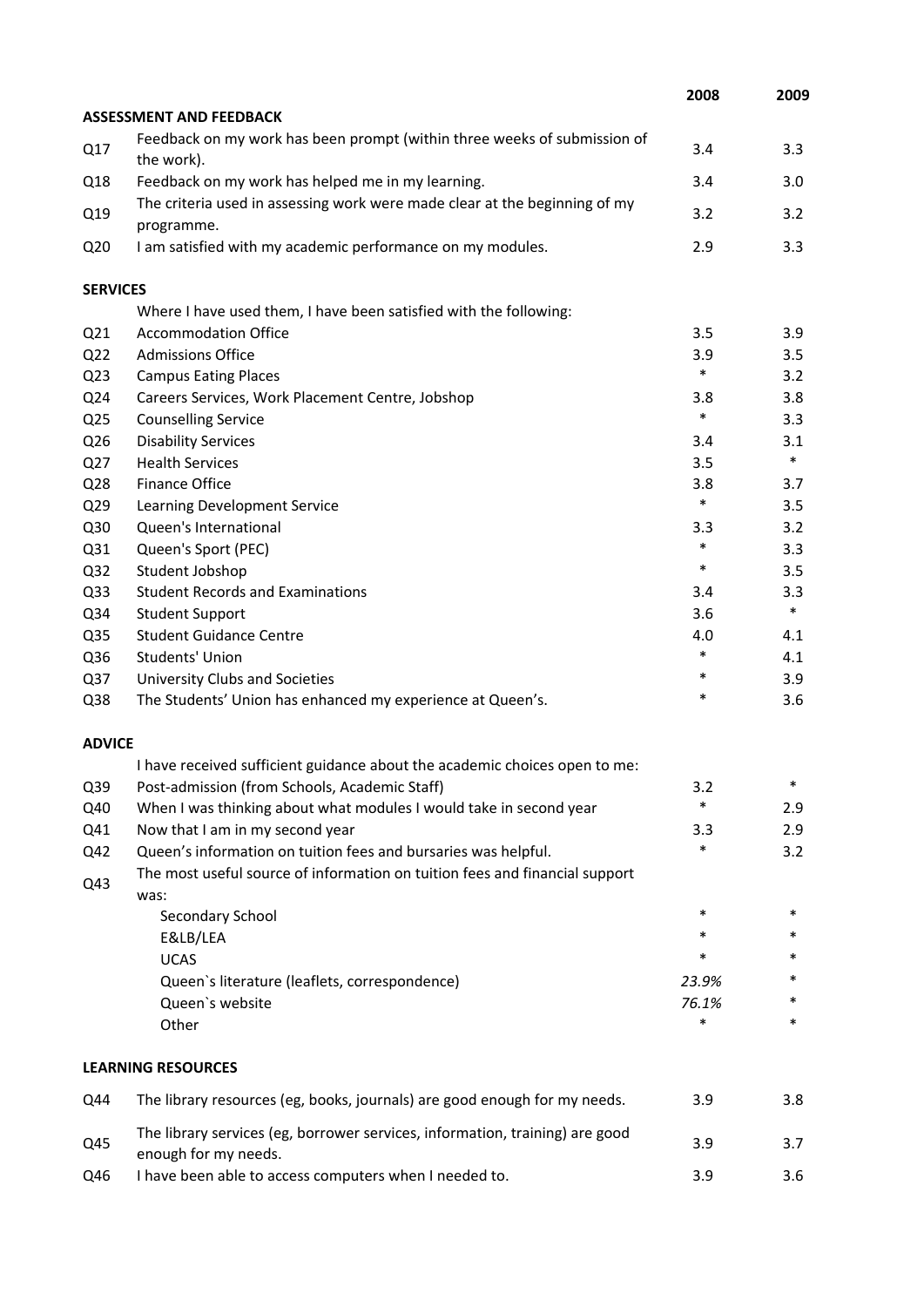|                 |                                                                                                                                                      | 2008   | 2009    |
|-----------------|------------------------------------------------------------------------------------------------------------------------------------------------------|--------|---------|
|                 | <b>STUDY LIFE BALANCE</b>                                                                                                                            |        |         |
| Q47             | How many hours of time-tabled classes (eg, lectures, tutorials, seminars,<br>practicals) have you had scheduled in an average week during term-time? |        |         |
|                 | $0 - 6$                                                                                                                                              | 0.0%   | 26.7%   |
|                 | $7 - 12$                                                                                                                                             | 98.6%  | 69.3%   |
|                 | $13 - 18$                                                                                                                                            | 1.4%   | 2.7%    |
|                 | 19-24                                                                                                                                                | 0.0%   | 1.3%    |
|                 | $25+$                                                                                                                                                | 0.0%   | 0.0%    |
| Q48             | How many days per week during term-time do you typically come to Queen's<br>to study?                                                                |        |         |
|                 | 1                                                                                                                                                    | 12.5%  | $0.0\%$ |
|                 | $\overline{2}$                                                                                                                                       | 15.6%  | 8.0%    |
|                 | 3                                                                                                                                                    | 12.5%  | 4.0%    |
|                 | 4                                                                                                                                                    | 28.1%  | 73.3%   |
|                 | $5+$                                                                                                                                                 | 31.3%  | 14.7%   |
| Q49             | Where are you living while you are attending Queen's?                                                                                                |        |         |
|                 | At Home                                                                                                                                              | 22.5%  | 25.0%   |
|                 | Other private accommodation                                                                                                                          | 73.2%  | 72.4%   |
|                 | University run accommodation                                                                                                                         | 4.2%   | 2.6%    |
| Q50             | Have you been required to take on employment (part-time, full-time) to                                                                               |        |         |
|                 | finance yourself through university?                                                                                                                 |        |         |
|                 | % "Yes"                                                                                                                                              | 74.6%  | 77.6%   |
|                 | For students answering "Yes" to Q50:                                                                                                                 |        |         |
|                 | Q50_x Please select the number of hours you work in your job per week:                                                                               |        |         |
|                 | $1 - 5$                                                                                                                                              | 7.5%   | 1.7%    |
|                 | $6 - 10$                                                                                                                                             | 26.4%  | 40.7%   |
|                 | $10 - 15$                                                                                                                                            | 37.7%  | 32.2%   |
|                 | 16-20                                                                                                                                                | 26.4%  | 16.9%   |
|                 | $21 - 25$                                                                                                                                            | 0.0%   | 5.1%    |
|                 | $26+$                                                                                                                                                | 1.9%   | 3.4%    |
| Q51             | I find it difficult to balance academic and other commitments such as:                                                                               |        |         |
|                 | Social Life                                                                                                                                          | 2.8    | 2.8     |
|                 | Work (part-time, full-time)                                                                                                                          | 2.8    | 2.4     |
|                 | Caring for others (parent, partner, children)                                                                                                        | 3.1    | 3.0     |
|                 | PERSONAL DEVELOPMENT                                                                                                                                 |        |         |
| Q52             | My programme requires me to work with other students.                                                                                                | 3.1    | 2.7     |
| Q53             | I have received sufficient advice about Personal Development Planning (PDP).                                                                         | 1.9    | 1.8     |
| Q54             | I am not as motivated towards my studies as I should be.                                                                                             | 3.1    | 2.8     |
| Q55             | I haven't done the background reading expected of me.                                                                                                | 3.4    | 3.2     |
| Q56             | Academic work at this level is harder than I expected it to be.                                                                                      | 2.6    | 3.0     |
| Q57             | I feel I have made the right choice of programme.                                                                                                    | 3.7    | 3.7     |
| Q58             | I know what I want to do when I graduate.                                                                                                            | 3.0    | 2.8     |
| Q59             | I am confident that my programme will lead to a job at a level that matches<br>my qualification.                                                     | 3.6    | 3.3     |
| Q60             | I enjoy the social side of being at Queen's.                                                                                                         | 3.9    | 3.9     |
| Q61             | I know about Degree Plus.                                                                                                                            | $\ast$ | 1.9     |
| Q <sub>62</sub> | I have been encouraged to meet with a Careers Adviser to discuss my future<br>plans                                                                  | 2.7    | 2.3     |